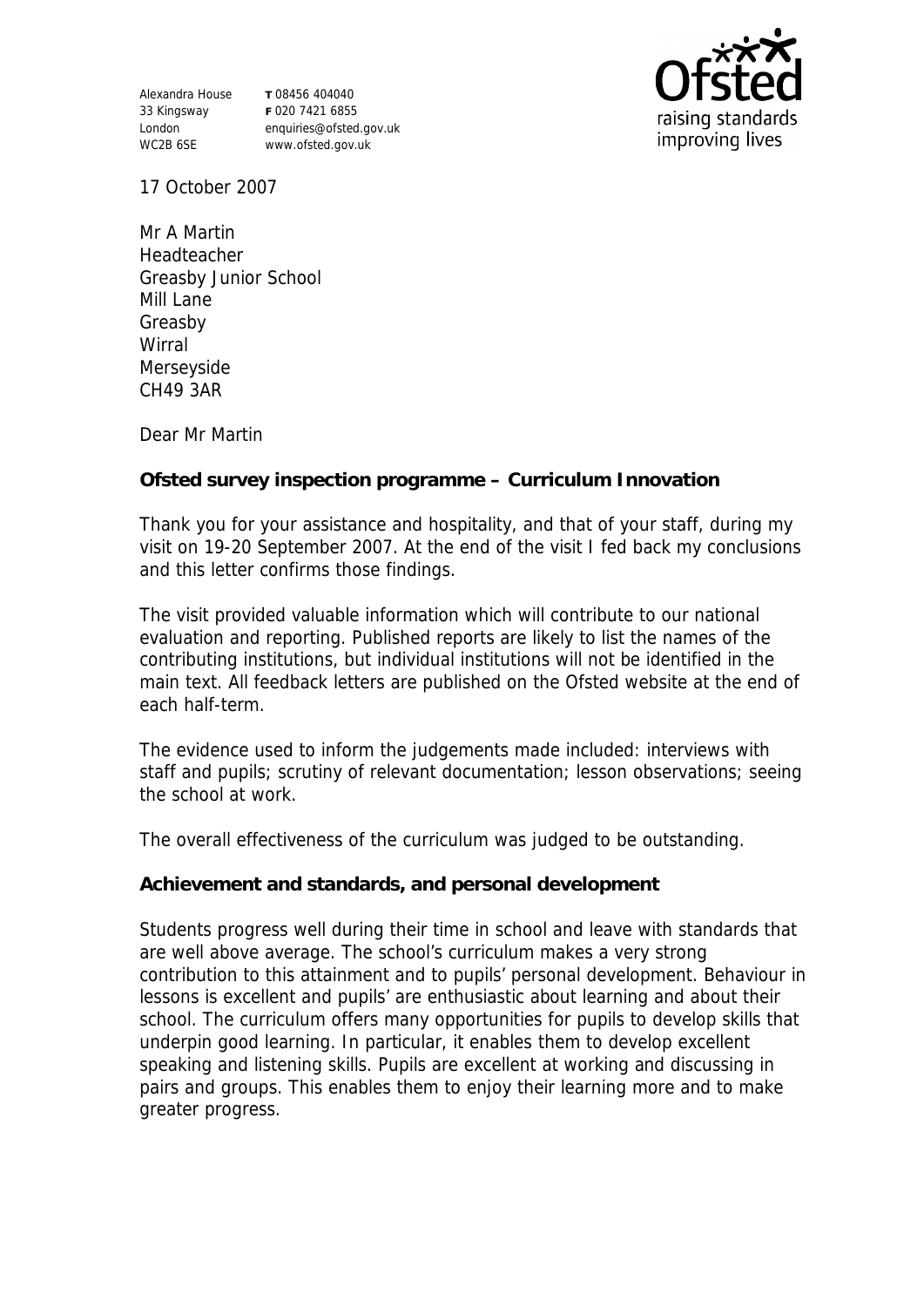**Teaching, learning and the curriculum**

The school's development of the curriculum over the past few years has produced a structure and approach that engages and interests pupils and meets their needs well. The curriculum is very well organised. Pupils are grouped by ability in some subjects and this helps teachers to target work closely to the needs of individuals. Very good use is also made of individual teachers' strengths and specialist expertise, for example in modern foreign languages and art. As well as enriching the curriculum, this enables pupils to experience the teaching of a number of staff, something which they value and enjoy. The range of clubs, visits and other activities is particularly impressive. Pupils are very positive about these opportunities and they enjoy them immensely.

The curriculum is planned in great detail and subject planning is very thorough. Recent developments have enabled a greater focus on the assessment of pupils' progression in subject skills, as well as on the development of subject knowledge. Curriculum subjects are generally taught separately, although increasingly the school is adopting more flexible approaches to timetabling, for example by sometimes using more extended blocks of time. Leaders are also beginning to consider opportunities to integrate some aspects of the teaching of different subjects.

The teaching and learning observed during the inspection was all at least good. Lessons are very well planned and structured.

**Leadership and management of the curriculum**

The headteacher and his senior colleagues have a clear, considered vision for the curriculum. There has been a sensible and disciplined approach to development over the past few years. Decisions about curriculum change have been based on an accurate analysis of pupils' needs, and development has been carefully balanced with the need to maintain high standards in national tests. The system by which the school reviews subjects and the work of year groups is very rigorous and enables the clear identification of strengths and areas for further development. Good communication is also a strong feature of the school's leadership. Staff work very closely together and feel able to influence the development of the curriculum.

## **Inclusion**

Lessons observed during the inspection demonstrated effective inclusion of all learners. Pupils with learning difficulties and disabilities achieve well.

**Overall**

**Strengths** 

- There is a clear vision and strategy for the development of the curriculum.
- The curriculum helps children to become confident learners, with excellent attitudes to learning and to school.